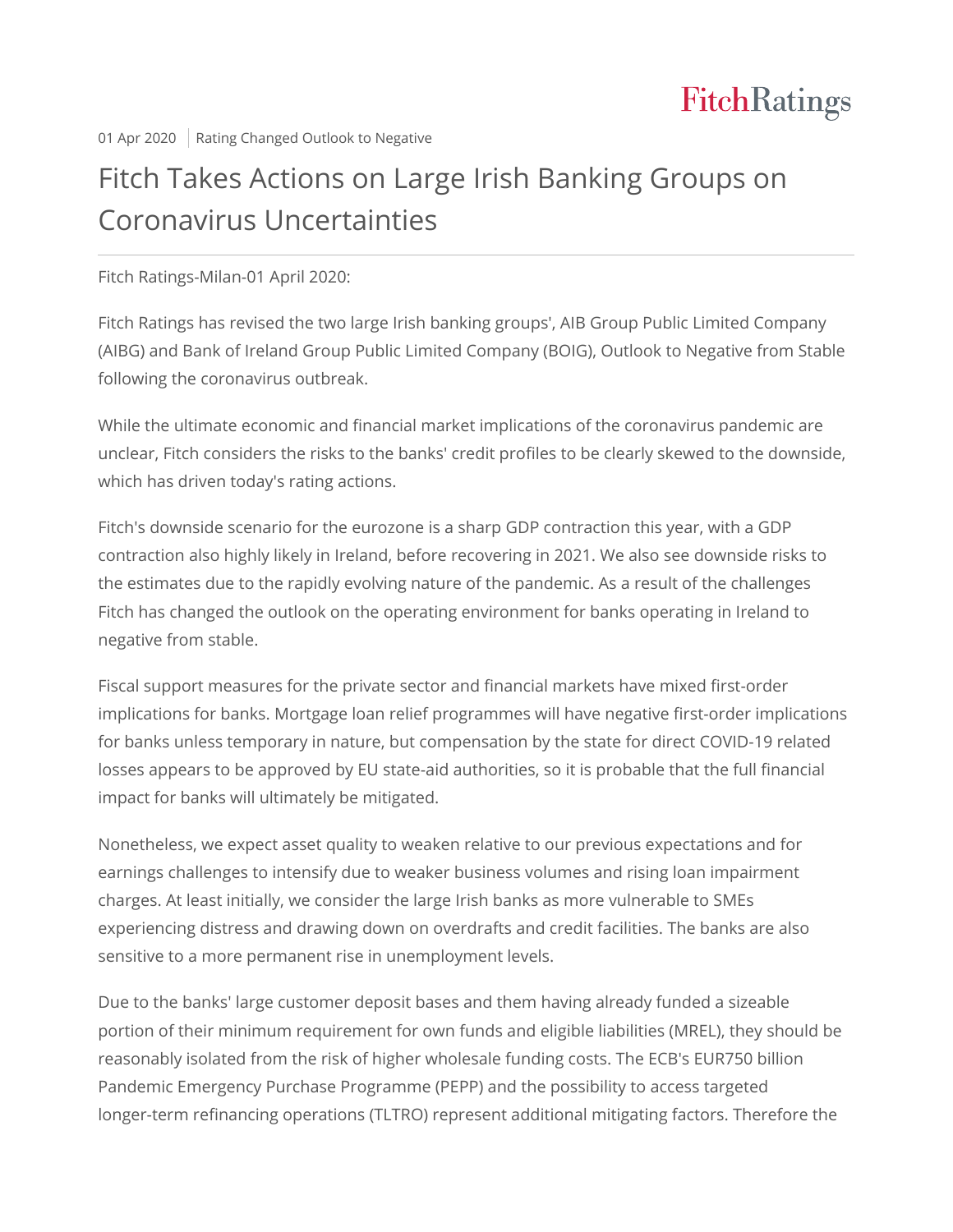risks to their funding profiles is rather a longer-term (eg term debt refinancing and market issuance), rather than a near-term, risk.

- Allied Irish Banks, plc; Long Term Issuer Default Rating; Affirmed; BBB+; RO:Neg
- ; Short Term Issuer Default Rating; Affirmed; F2
- ; Viability Rating; Affirmed; bbb
- ; Support Rating; Affirmed; 5
- ; Support Rating Floor; Affirmed; NF
- ; Derivative Counterparty Rating; Affirmed; BBB+(dcr)
- ----subordinated; Long Term Rating; Affirmed; C
- ----subordinated; Long Term Rating; Affirmed; BB+
- ----senior unsecured; Long Term Rating; Affirmed; BBB+
- ----subordinated; Long Term Rating; Affirmed; BB-
- ----senior unsecured; Short Term Rating; Affirmed; F2
- Bank of Ireland Group Public Limited Company; Long Term Issuer Default Rating; Affirmed; BBB; RO:Neg
- ; Short Term Issuer Default Rating; Affirmed; F2
- ; Viability Rating; Affirmed; bbb
- ; Support Rating; Affirmed; 5
- ; Support Rating Floor; Affirmed; NF
- ----subordinated; Long Term Rating; Affirmed; BB+
- Bank of Ireland; Long Term Issuer Default Rating; Affirmed; BBB+; RO:Neg
- ; Short Term Issuer Default Rating; Affirmed; F2
- ; Viability Rating; Affirmed; bbb
- ; Support Rating; Affirmed; 5
- ; Support Rating Floor; Affirmed; NF
- ; Derivative Counterparty Rating; Affirmed; BBB+(dcr)
- ----senior unsecured; Short Term Rating; Affirmed; F2
- Bank of Ireland (UK) Plc; Long Term Issuer Default Rating; Affirmed; BBB+; RO:Neg
- ; Short Term Issuer Default Rating; Affirmed; F2
- ; Viability Rating; Affirmed; bbb
- ; Support Rating; Affirmed; 2
- ; Derivative Counterparty Rating; Affirmed; BBB+(dcr)
- AIB Group (UK) PLC; Long Term Issuer Default Rating; Affirmed; BBB+; RO:Neg
- ; Short Term Issuer Default Rating; Affirmed; F2
- ; Support Rating; Affirmed; 2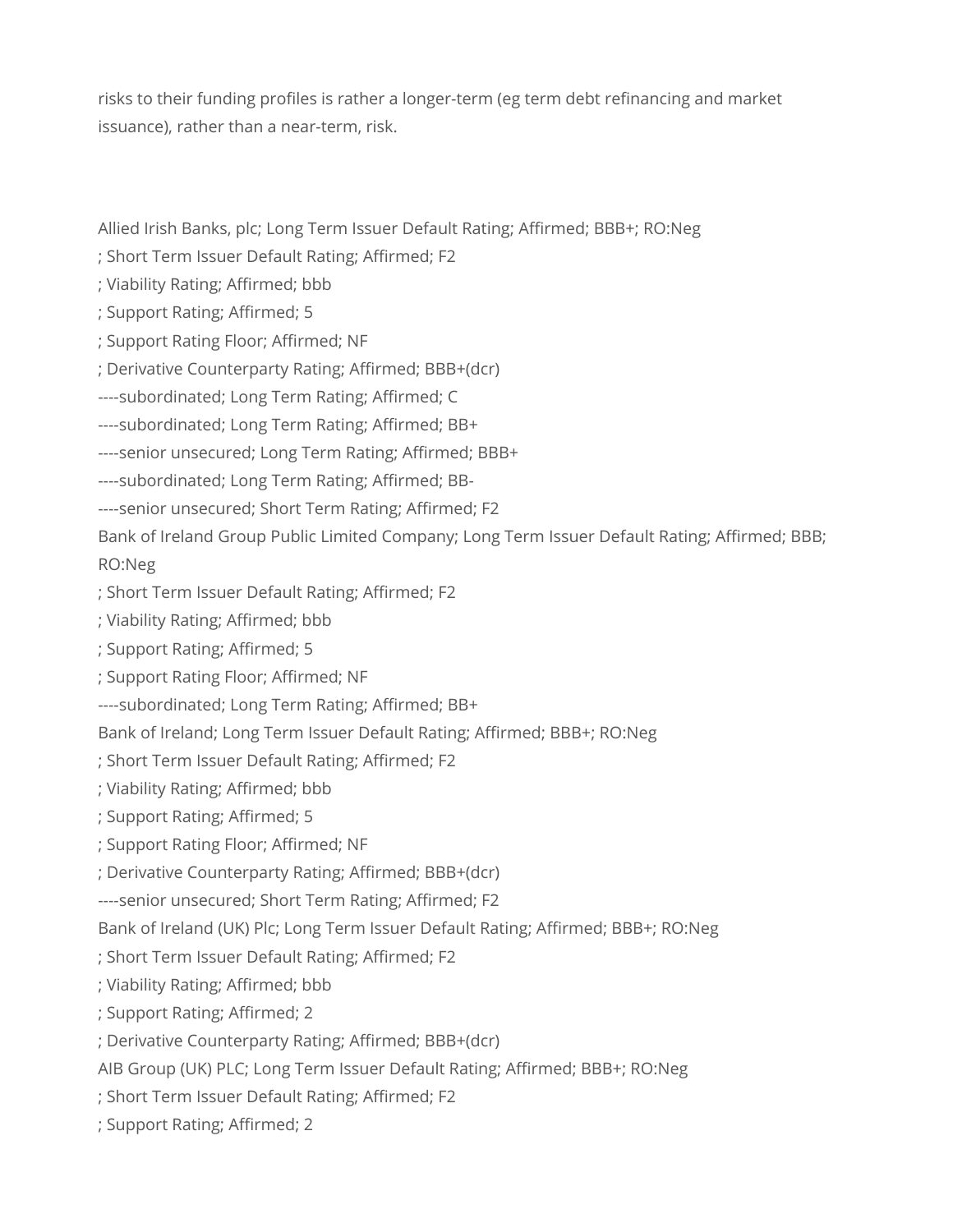AIB Group Public Limited Company; Long Term Issuer Default Rating; Affirmed; BBB; RO:Neg ; Short Term Issuer Default Rating; Affirmed; F2 ; Viability Rating; Affirmed; bbb ; Support Rating; Affirmed; 5 ; Support Rating Floor; Affirmed; NF ----senior unsecured; Long Term Rating; Affirmed; BBB ----senior unsecured; Short Term Rating; Affirmed; F2

#### Key Rating Drivers

### AIB GROUP PUBLIC LIMITED COMPANY (AIBG) AND SUBSIDIARIES

Unless noted below, the key rating drivers for AIBG and its subsidiaries are those outlined in our Rating Action Commentary published in October 2019 (Fitch Upgrades AIB Group to 'BBB' and AIB to 'BBB+'; Outlook Stable) and subsequently in March 2020 (Fitch Removes Large Irish Banks and UK Subsidiaries from Under Criteria Observation).

Fitch has revised AIBG's Outlook to Negative from Stable, while affirming the bank's Long-Term IDR at 'BBB' and Viability Rating at 'bbb'. The Outlook change reflects medium-term risk from the economic fallout from the pandemic to AIBG's ratings. However, the group enters the economic downturn from a relative position of strength, primarily its sound capitalisation and a strong funding and liquidity profile. We believe the economic and financial market fallout from the pandemic creates additional downside risks to our assessment of asset quality and earnings but also management and strategy, as executing on its recently presented strategy is going to be particularly difficult, relative to when we last reviewed the bank's ratings.

#### BANK OF IRELAND GROUP PUBLIC LIMITED COMPANY (BOIG) AND SUBSIDIARIES

Unless noted below, the key rating drivers for BOIG and its subsidiaries are those outlined in our Rating Action Commentary published in October 2019 (Fitch Affirms Bank of Ireland Group plc at 'BBB'; Outlook Stable) and subsequently in March 2020 (Fitch Removes Large Irish Banks and UK Subsidiaries from Under Criteria Observation).

Fitch has revised BOIG's Outlook to Negative from Stable while affirming the bank's Long-Term IDR at 'BBB' and VR at 'bbb'. The Outlook change reflects medium-term risk from the economic fallout from the pandemic to BOIG's ratings. However, the bank enters the economic downturn from a relative position of strength, primarily its sound capitalisation and a strong funding and liquidity profile. BOIG's ratings are underpinned by a strong domestic franchise in the small Irish economy and a fairly diversified business model. We believe the economic and financial market fallout from the coronavirus outbreak creates additional downside risks to our assessment of earnings, asset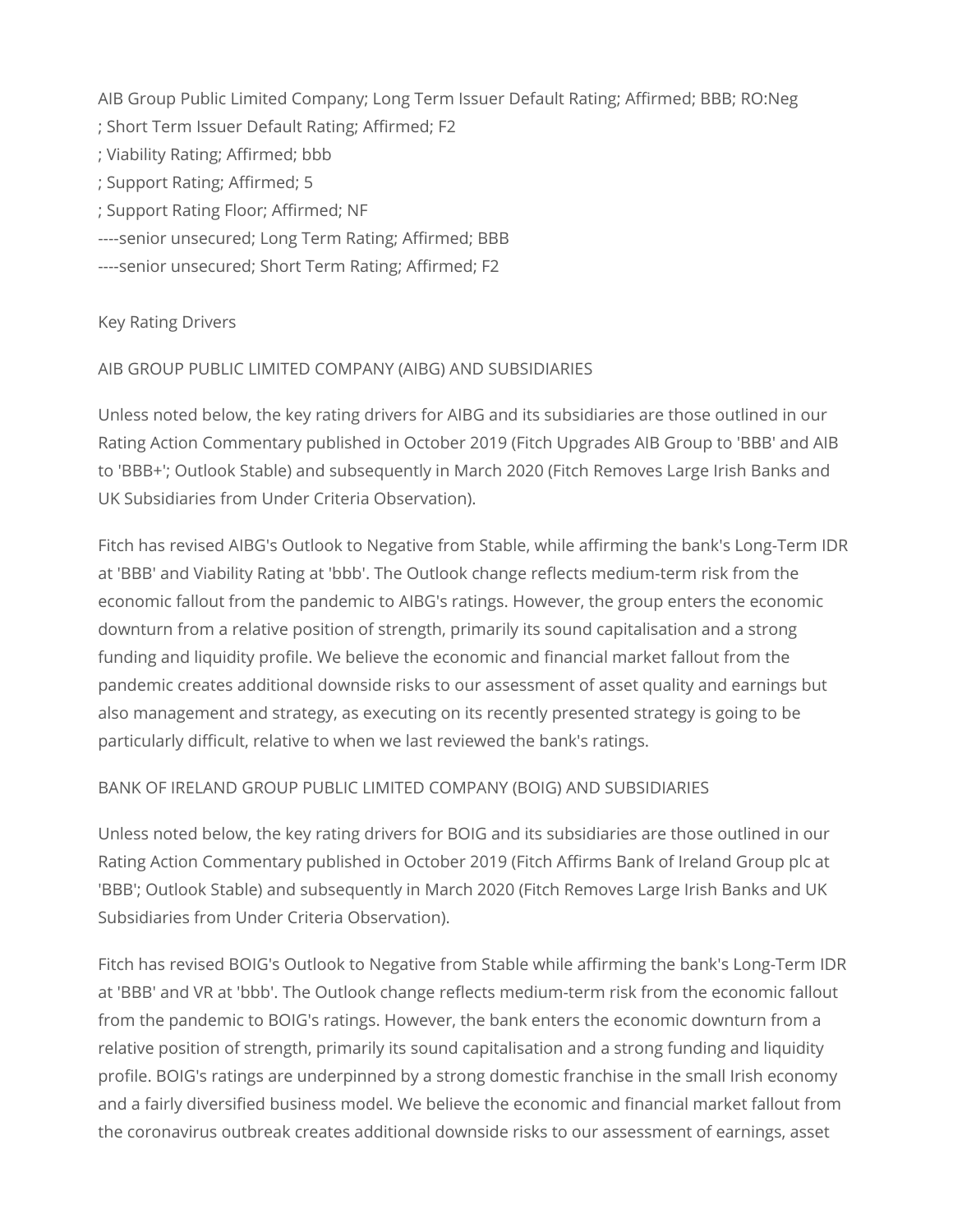quality and management and strategy given the bank's ambitious growth targets relative to when we last reviewed BOIG's ratings.

We affirmed BOI UK's Long-Term IDR but revised the Outlook to Negative from Stable as we see medium-term downside risks to the ratings. The ratings reflect a modest franchise in the UK and are somewhat constrained by a narrow business model. On the other hand, sound reported capital ratios underpin its ratings. We see downside risks to profitability, which is already under pressure from low interest rates and stiff competition in the bank's main segment - mass market residential mortgage lending. The bank's strategy to pursue niche segments of the mortgage market may prove harder to execute. Asset quality is likely to deteriorate given an expected rise in unemployment.

#### RATING SENSITIVITIES

Unless noted below, the rating sensitivities for these banks are those outlined in the latest Rating Action Commentaries referenced above.

Following today's rating action, the most immediate downside risk to the banks' IDRs, VRs and debt ratings is the economic and financial market fallout arising from the pandemic as this represents a clear risk to our assessment of asset quality and earnings. The extent to which support packages by the government and central bank can mitigate rating pressure on the banks' ratings will depend on the amount and form such support takes.

#### AIB GROUP PUBLIC LIMITED COMPANY (AIBG) AND SUBSIDIARIES

AIBG has headroom to emerge with its ratings intact due to the relative strength of its company profile, sound management and execution capabilities, risk appetite, capitalisation and funding, which are all in line with or above its VR. However, this outcome will depend on the ultimate depth and duration of the coronavirus shock to the Irish economy.

AIBG's ratings would likely be downgraded if it becomes less likely that the health crisis will be resolved globally in 2H20, which would make a sharp recovery in global growth in 2021 more remote. A delay to this sharp recovery would likely result in sustained pressure on the bank's earnings and more permanent damage to asset quality, which would be difficult to restore within a short period of time.

Given AIBG's focus on the fairly small and volatile Irish market rating upside is limited. Nonetheless, in the event the group is able to withstand rating pressure arising from the pandemic, an upgrade would depend on its ability to strengthen its company profile and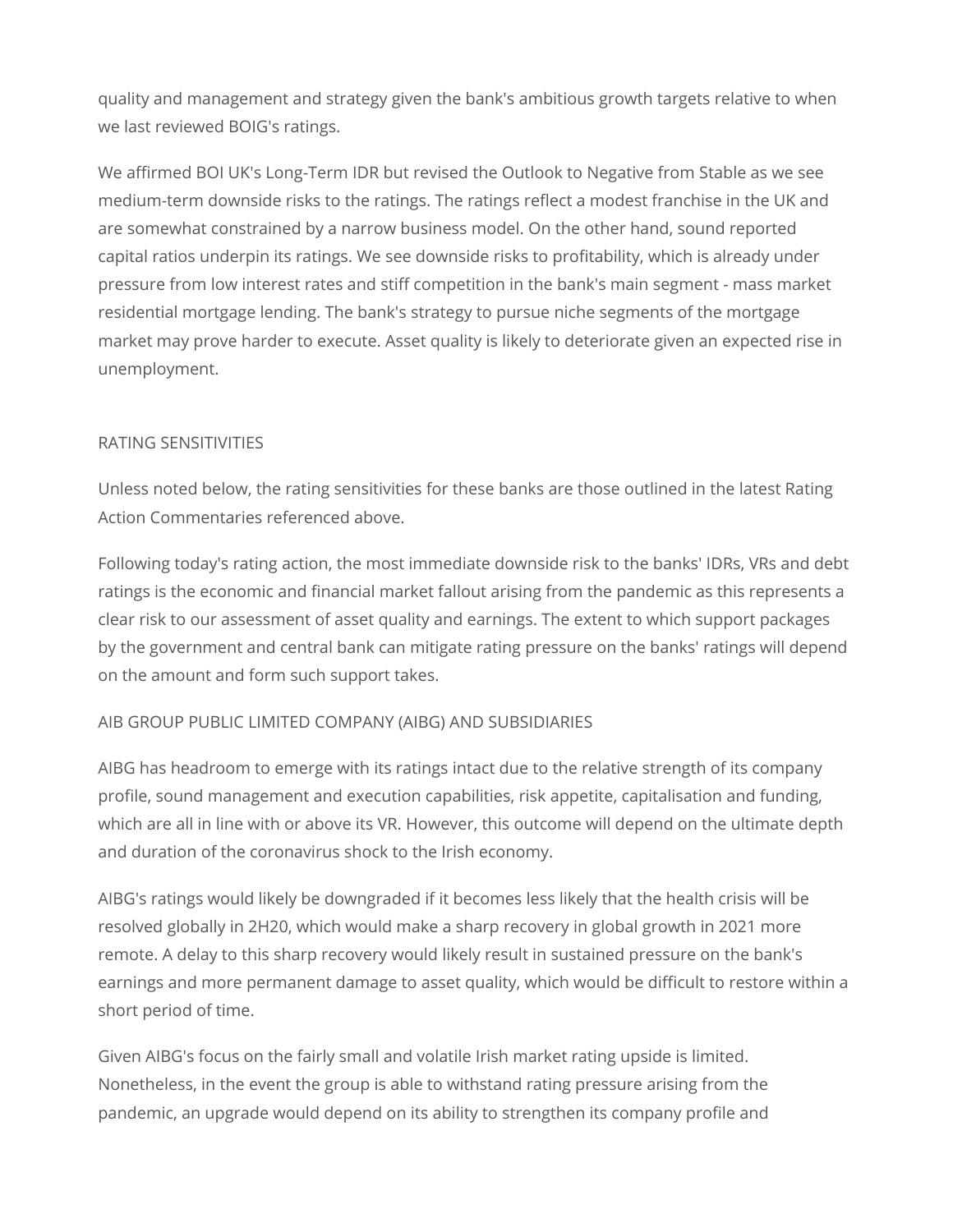profitability significantly and operate with a much lower risk appetite.

#### BANK OF IRELAND GROUP PUBLIC LIMITED COMPANY (BOIG) AND SUBSIDIARIES

BOIG has headroom to emerge with its ratings intact due to the relative strength of its company profile, sound management and execution capabilities, risk appetite, capitalisation and funding, which are all in line with or above its VR. However, this outcome will depend on the ultimate depth and duration of the coronavirus shock to the Irish economy.

BOIG's ratings would likely be downgraded if it becomes less likely that the health crisis will be resolved globally in 2H20, which would make a sharp recovery in global growth in 2021 more remote. A delay to this sharp recovery would likely result in more permanent damage to the bank's earnings and asset quality, which would be difficult to restore within a short period of time.

In the event the group is able to withstand ratings pressure arising from the pandemic, its ratings could be upgraded if the group successfully executes its strategy to improve cost efficiency and profitability and makes further progress in reducing the still high proportion of problem loans to levels more commensurate with higher-rated peers' while reducing capital encumbrance.

Also BOIUK has headroom to emerge with its ratings intact due to the relative strength of its risk appetite, capital and funding, which underpin its 'bbb' VR. However, this outcome will depend on the ultimate depth and duration of the coronavirus shock to the UK economy.

BOIUK's ratings would likely be downgraded if it becomes less likely that that the health crisis will be resolved globally in 2H20 become less likely, which would make a sharp recovery in global growth in 2021 more remote. A delay to this sharp recovery would likely result in more permanent damage to the bank's earnings and asset quality, which would be difficult to restore within a short period of time.

If the impact of the current health crisis proves to be within the resilience of BOIUK's ratings, positive rating momentum for the IDR may arise if there is an upgrade of either its VR, which would be contingent on the bank diversifying its business model further and reducing reliance on key strategic partnerships, or if there is at least a two-notch upgrade of BOIG's VR.

#### Best/Worst Case Rating Scenario

Ratings of financial institutions issuers have a best-case rating upgrade scenario (defined as the 99th percentile of rating transitions, measured in a positive direction) of three notches over a three-year rating horizon; and a worst-case rating downgrade scenario (defined as the 99th percentile of rating transitions, measured in a negative direction) of four notches over three years.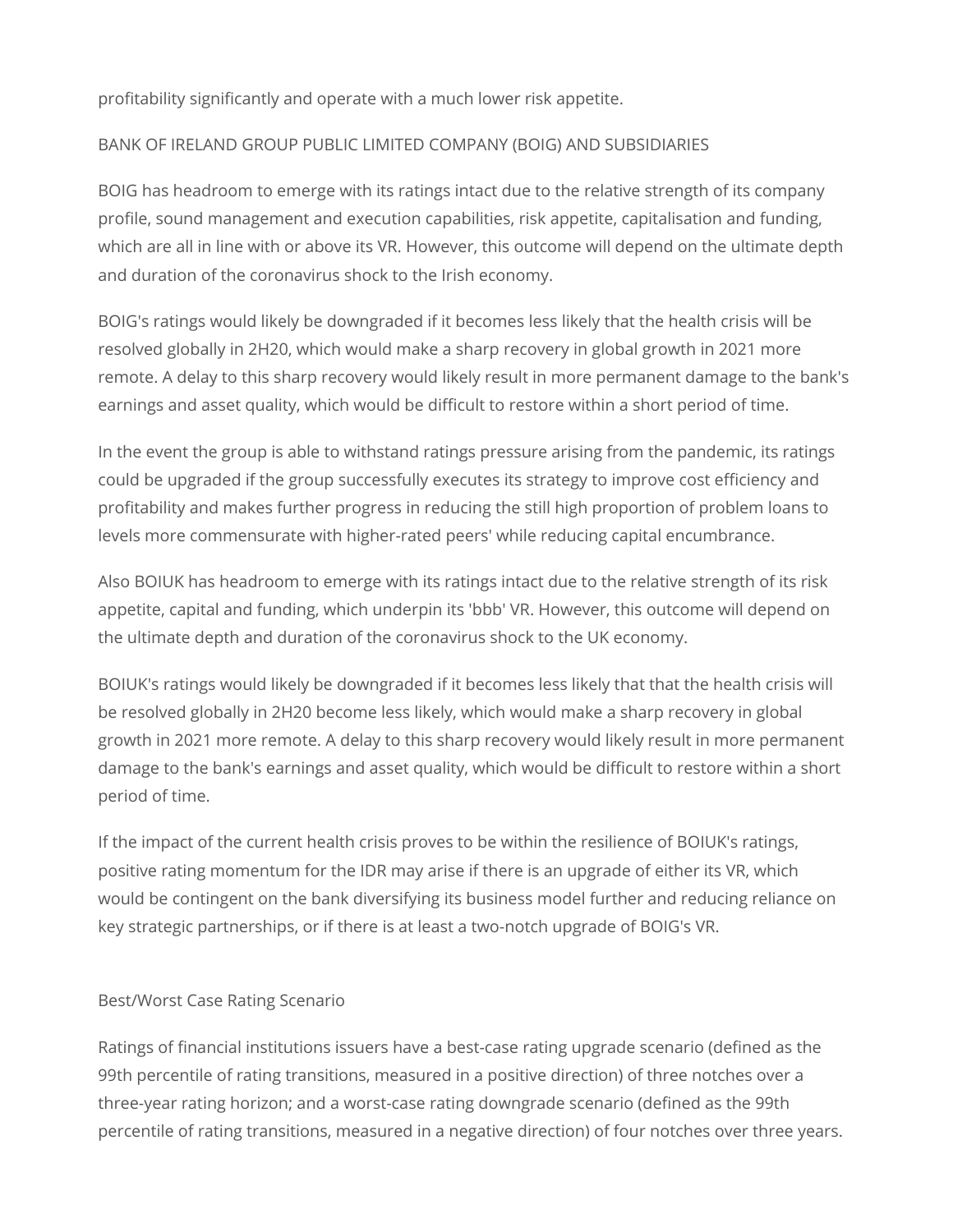The complete span of best- and worst-case scenario credit ratings for all rating categories ranges from 'AAA' to 'D'. Best- and worst-case scenario credit ratings are based on historical performance. For more information about the methodology used to determine sector-specific best- and worst-case scenario credit ratings https://www.fitchratings.com/site/re/10111579.

## REFERENCES FOR SUBSTANTIALLY MATERIAL SOURCE CITED AS KEY DRIVER OF RATING The principal sources of information used in the analysis are described in the Applicable Criteria.

Public Ratings with Credit Linkage to other ratings

The ratings of AIBG Group (UK) PLC are directly linked to Allied Irish Banks, plc; a change in Fitch's assessment of the ratings of Allied Irish Banks, plc may result in a change in the ratings of AIB Group (UK) PLC.

The ratings of BOIUK are directly linked to Bank of Ireland; a change in Fitch's assessment of the ratings of Bank of Ireland may result in a change in the ratings of BOIUK.

### ESG Considerations

ESG issues are credit neutral or have only a minimal credit impact on the entity(ies), either due to their nature or the way in which they are being managed by the entity(ies). For more information on Fitch's ESG Relevance Scores, visit www.fitchratings.com/esg.

Contacts: Primary Rating Analyst Francesca Vasciminno, Senior Director +39 02 879087 225 Fitch Italia Società Italiana per il rating, S.p.A. Via Morigi, 6 Ingresso Via Privata Maria Teresa, 8 Milan 20123

Primary Rating Analyst Maria Shishkina, Associate Director +44 20 3530 1379 Fitch Ratings Ltd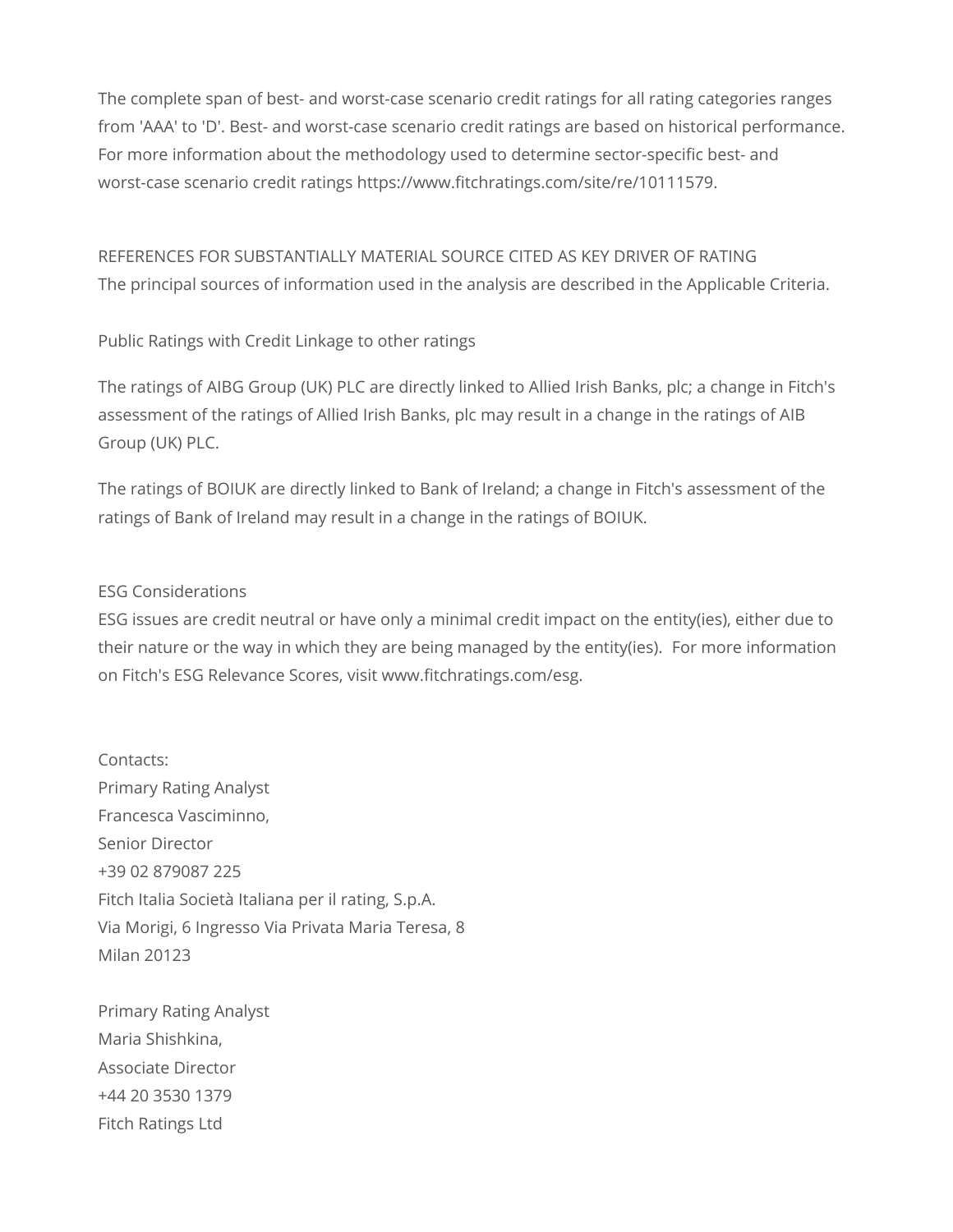30 North Colonnade, Canary Wharf London E14 5GN

Secondary Rating Analyst Maria Shishkina, Associate Director +44 20 3530 1379

Secondary Rating Analyst Francesca Vasciminno, Senior Director +39 02 879087 225

Committee Chairperson Olivia Perney, Managing Director +33 1 44 29 91 74

Media Relations: Louisa Williams, London, Tel: +44 20 3530 2452, Email: louisa.williams@thefitchgroup.com

Additional information is available on www.fitchratings.com

#### **Applicable Criteria**

[Bank Rating Criteria \(pub. 28 Feb 2020\) \(including rating assumption sensitivity\)](/app.fitchconnect.com/search/research/article/RPT_10110041)

**Additional Disclosures** [Dodd-Frank Rating Information Disclosure Form](https://www.fitchratings.com/site/dodd-frank-disclosure/10116341) [Solicitation Status](https://www.fitchratings.com/site/pr/10116341#solicitation) [Endorsement Status](/app.fitchconnect.com/search/research/article/PR_10116341#endorsement_status) [Endorsement Policy](https://www.fitchratings.com/regulatory)

ALL FITCH CREDIT RATINGS ARE SUBJECT TO CERTAIN LIMITATIONS AND DISCLAIMERS. PLEASE READ THESE LIMITATIONS AND DISCLAIMERS BY FOLLOWING THIS LINK: [HTTPS://WWW.FITCHRATINGS.COM/UNDERSTANDINGCREDITRATINGS.](https://www.fitchratings.com/UNDERSTANDINGCREDITRATINGS) IN ADDITION, THE FOLLOWING https://www.fitchratings.com/site/dam/jcr:6b03c4cd-611d-47ec-b8f1-183c01b51b08/ Rating%20Definitions%20-%203%20May%202019%20v3%206-11-19.pdf DETAILS FITCH'S RATING DEFINITIONS FOR EACH RATING SCALE AND RATING CATEGORIES, INCLUDING DEFINITIONS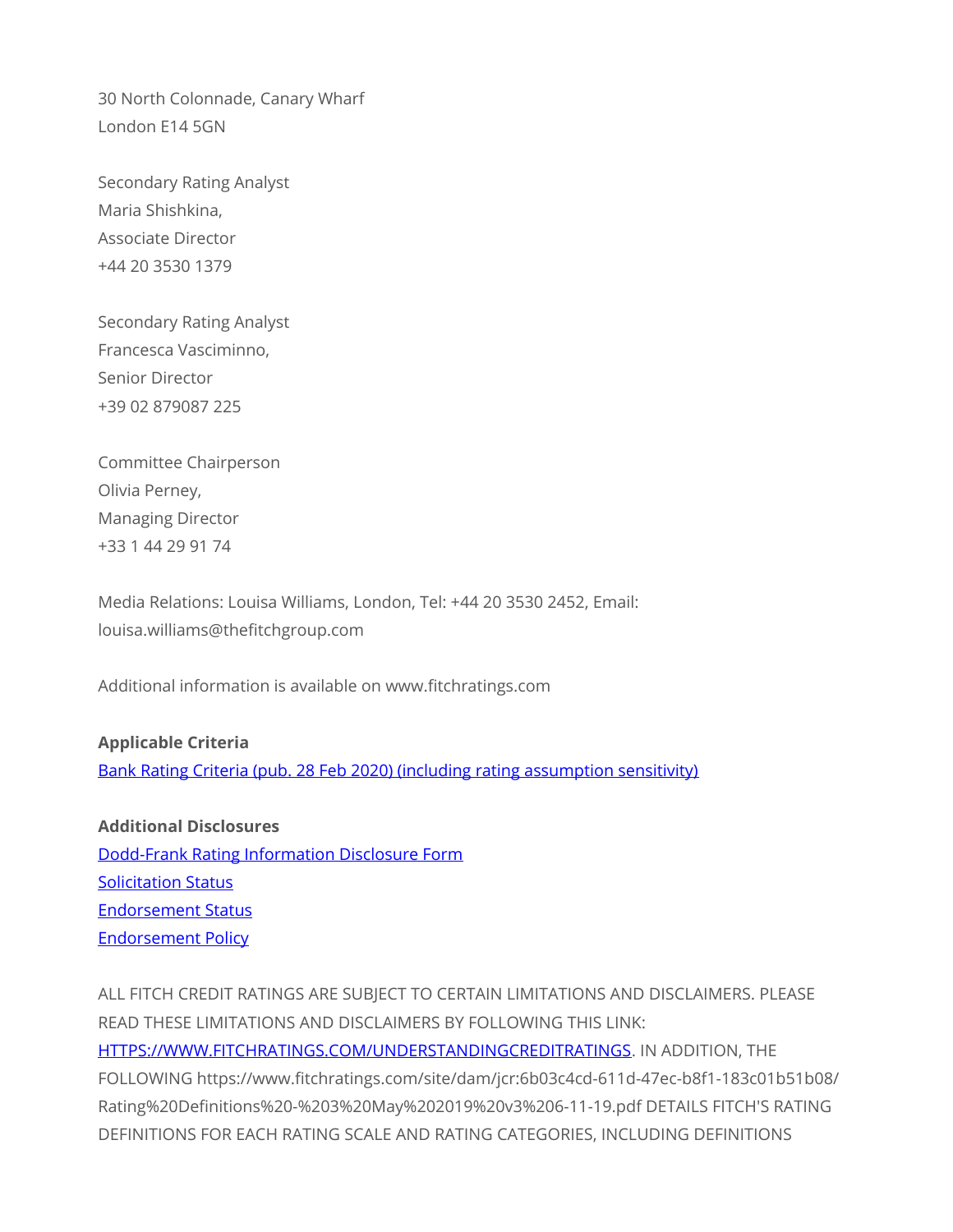RELATING TO DEFAULT. PUBLISHED RATINGS, CRITERIA, AND METHODOLOGIES ARE AVAILABLE FROM THIS SITE AT ALL TIMES. FITCH'S CODE OF CONDUCT, CONFIDENTIALITY, CONFLICTS OF INTEREST, AFFILIATE FIREWALL, COMPLIANCE, AND OTHER RELEVANT POLICIES AND PROCEDURES ARE ALSO AVAILABLE FROM THE CODE OF CONDUCT SECTION OF THIS SITE. DIRECTORS AND SHAREHOLDERS RELEVANT INTERESTS ARE AVAILABLE AT [HTTPS://WWW.FITCHRATINGS.COM/SITE/](https://www.fitchratings.com/site/regulatory) [REGULATORY](https://www.fitchratings.com/site/regulatory). FITCH MAY HAVE PROVIDED ANOTHER PERMISSIBLE SERVICE TO THE RATED ENTITY OR ITS RELATED THIRD PARTIES. DETAILS OF THIS SERVICE FOR RATINGS FOR WHICH THE LEAD ANALYST IS BASED IN AN EU-REGISTERED ENTITY CAN BE FOUND ON THE ENTITY SUMMARY PAGE FOR THIS ISSUER ON THE FITCH WEBSITE.

Copyright © 2020 by Fitch Ratings, Inc., Fitch Ratings Ltd. and its subsidiaries. 33 Whitehall Street, NY, NY 10004. Telephone: 1-800-753-4824, (212) 908-0500. Fax: (212) 480-4435. Reproduction or retransmission in whole or in part is prohibited except by permission. All rights reserved. In issuing and maintaining its ratings and in making other reports (including forecast information), Fitch relies on factual information it receives from issuers and underwriters and from other sources Fitch believes to be credible. Fitch conducts a reasonable investigation of the factual information relied upon by it in accordance with its ratings methodology, and obtains reasonable verification of that information from independent sources, to the extent such sources are available for a given security or in a given jurisdiction. The manner of Fitch's factual investigation and the scope of the third-party verification it obtains will vary depending on the nature of the rated security and its issuer, the requirements and practices in the jurisdiction in which the rated security is offered and sold and/or the issuer is located, the availability and nature of relevant public information, access to the management of the issuer and its advisers, the availability of pre-existing third-party verifications such as audit reports, agreed-upon procedures letters, appraisals, actuarial reports, engineering reports, legal opinions and other reports provided by third parties, the availability of independent and competent third- party verification sources with respect to the particular security or in the particular jurisdiction of the issuer, and a variety of other factors. Users of Fitch's ratings and reports should understand that neither an enhanced factual investigation nor any third-party verification can ensure that all of the information Fitch relies on in connection with a rating or a report will be accurate and complete. Ultimately, the issuer and its advisers are responsible for the accuracy of the information they provide to Fitch and to the market in offering documents and other reports. In issuing its ratings and its reports, Fitch must rely on the work of experts, including independent auditors with respect to financial statements and attorneys with respect to legal and tax matters. Further, ratings and forecasts of financial and other information are inherently forward-looking and embody assumptions and predictions about future events that by their nature cannot be verified as facts. As a result, despite any verification of current facts, ratings and forecasts can be affected by future events or conditions that were not anticipated at the time a rating or forecast was issued or affirmed.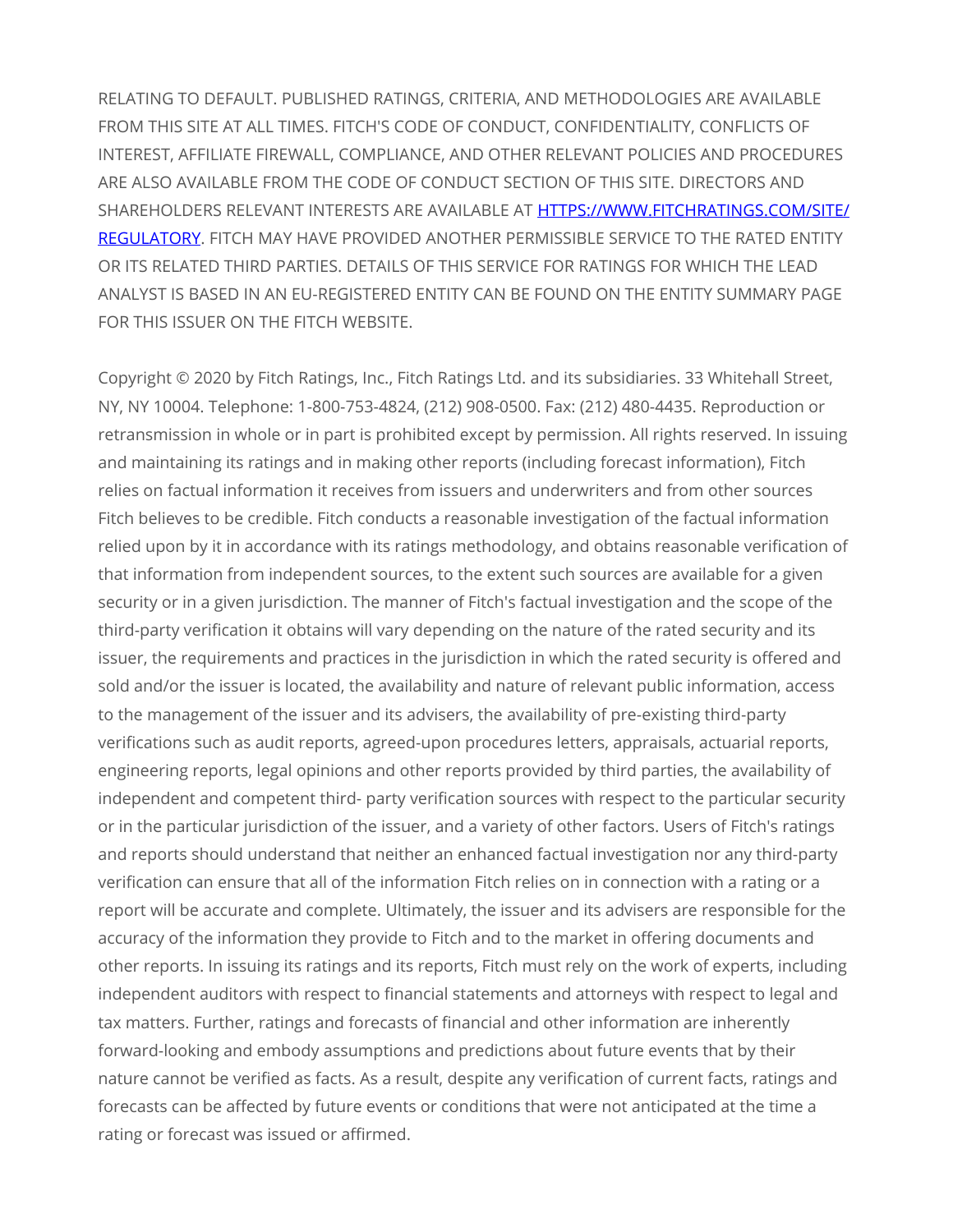The information in this report is provided "as is" without any representation or warranty of any kind, and Fitch does not represent or warrant that the report or any of its contents will meet any of the requirements of a recipient of the report. A Fitch rating is an opinion as to the creditworthiness of a security. This opinion and reports made by Fitch are based on established criteria and methodologies that Fitch is continuously evaluating and updating. Therefore, ratings and reports are the collective work product of Fitch and no individual, or group of individuals, is solely responsible for a rating or a report. The rating does not address the risk of loss due to risks other than credit risk, unless such risk is specifically mentioned. Fitch is not engaged in the offer or sale of any security. All Fitch reports have shared authorship. Individuals identified in a Fitch report were involved in, but are not solely responsible for, the opinions stated therein. The individuals are named for contact purposes only. A report providing a Fitch rating is neither a prospectus nor a substitute for the information assembled, verified and presented to investors by the issuer and its agents in connection with the sale of the securities. Ratings may be changed or withdrawn at any time for any reason in the sole discretion of Fitch. Fitch does not provide investment advice of any sort. Ratings are not a recommendation to buy, sell, or hold any security. Ratings do not comment on the adequacy of market price, the suitability of any security for a particular investor, or the tax-exempt nature or taxability of payments made in respect to any security. Fitch receives fees from issuers, insurers, guarantors, other obligors, and underwriters for rating securities. Such fees generally vary from US\$1,000 to US\$750,000 (or the applicable currency equivalent) per issue. In certain cases, Fitch will rate all or a number of issues issued by a particular issuer, or insured or guaranteed by a particular insurer or guarantor, for a single annual fee. Such fees are expected to vary from US\$10,000 to US\$1,500,000 (or the applicable currency equivalent). The assignment, publication, or dissemination of a rating by Fitch shall not constitute a consent by Fitch to use its name as an expert in connection with any registration statement filed under the United States securities laws, the Financial Services and Markets Act of 2000 of the United Kingdom, or the securities laws of any particular jurisdiction. Due to the relative efficiency of electronic publishing and distribution, Fitch research may be available to electronic subscribers up to three days earlier than to print subscribers.

For Australia, New Zealand, Taiwan and South Korea only: Fitch Australia Pty Ltd holds an Australian financial services license (AFS license no. 337123) which authorizes it to provide credit ratings to wholesale clients only. Credit ratings information published by Fitch is not intended to be used by persons who are retail clients within the meaning of the Corporations Act 2001 Fitch Ratings, Inc. is registered with the U.S. Securities and Exchange Commission as a Nationally Recognized Statistical Rating Organization (the "NRSRO"). While certain of the NRSRO's credit rating subsidiaries are listed on Item 3 of Form NRSRO and as such are authorized to issue credit ratings on behalf of the NRSRO (see [https://www.fitchratings.com/site/regulatory\)](https://www.fitchratings.com/site/regulatory), other credit rating subsidiaries are not listed on Form NRSRO (the "non-NRSROs") and therefore credit ratings issued by those subsidiaries are not issued on behalf of the NRSRO. However, non-NRSRO